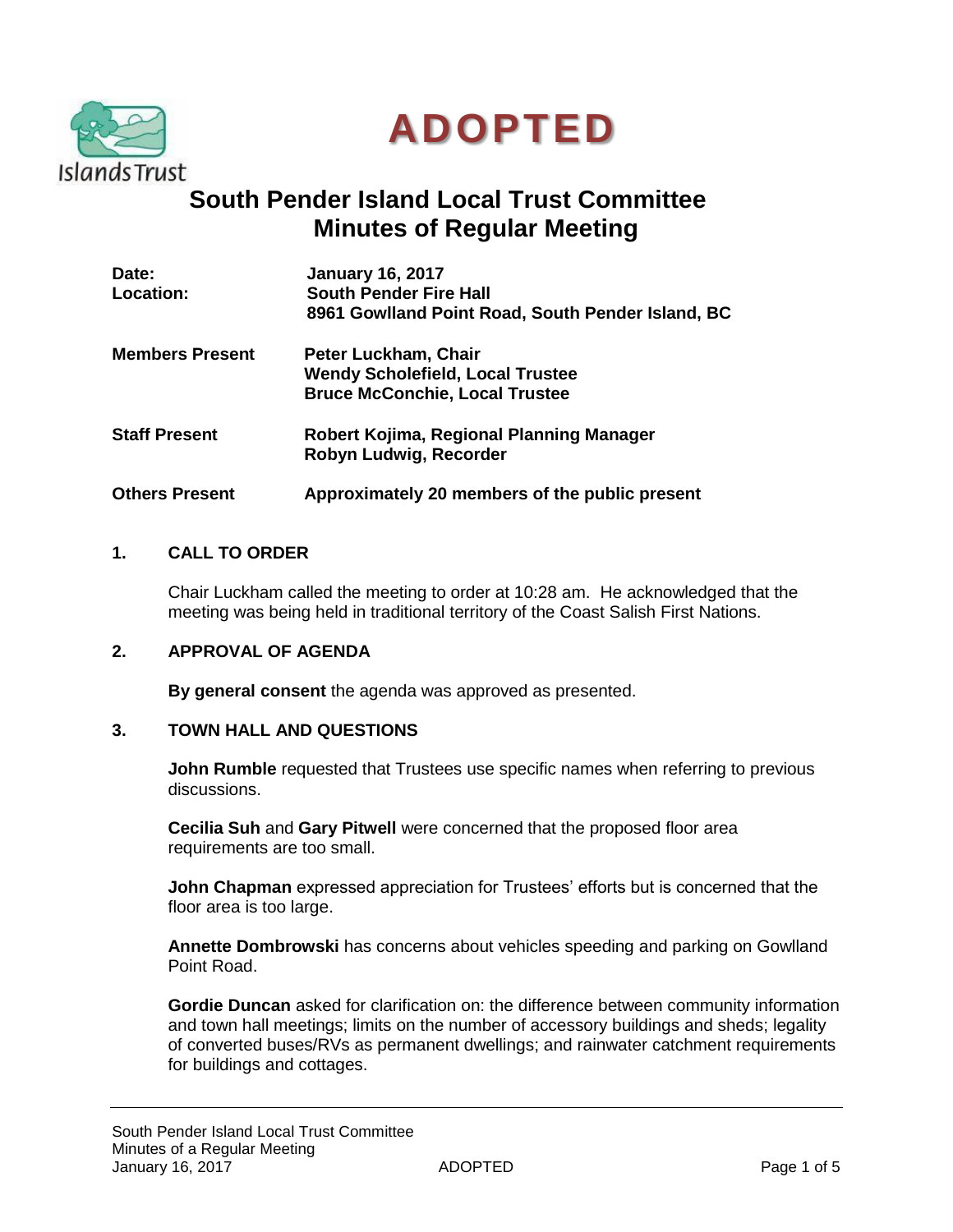**Cecilia Suh** inquired about reconstruction after earthquake / fire (i.e. legal nonconforming status).

**Ron Henshaw** opposes mandatory cisterns; he read a letter regarding the Land Use Bylaw (LUB).

**Jane Perch** expressed concerns about the lack of information given to the community in letters and meetings.

**Audrey Green** expressed concern with the decision-making process for lot coverage limits.

A number of community members had questions and concerns about the development variance permit process, and the legislative process (i.e. meetings, first reading, etc.)

## **4. COMMUNITY INFORMATION MEETING**

none

## **5. PUBLIC HEARING**

none

## **6. MINUTES**

**6.1 Adopted Local Trust Committee Minutes Dated November 8, 2016 (for Information)**

Received for information.

## **6.2 Section 26 Resolutions-without-meeting Dated January 2017**

Received for information.

## **6.3 Advisory Planning Commission Minutes**

none

# **7. BUSINESS ARISING FROM THE MINUTES**

## **7.1 Follow-up Action List Dated January 9, 2017**

Received for information.

#### **8. DELEGATIONS**

none

## **9. CORRESPONDENCE**

*Correspondence received concerning current applications or projects is posted on the LTC webpage.*

none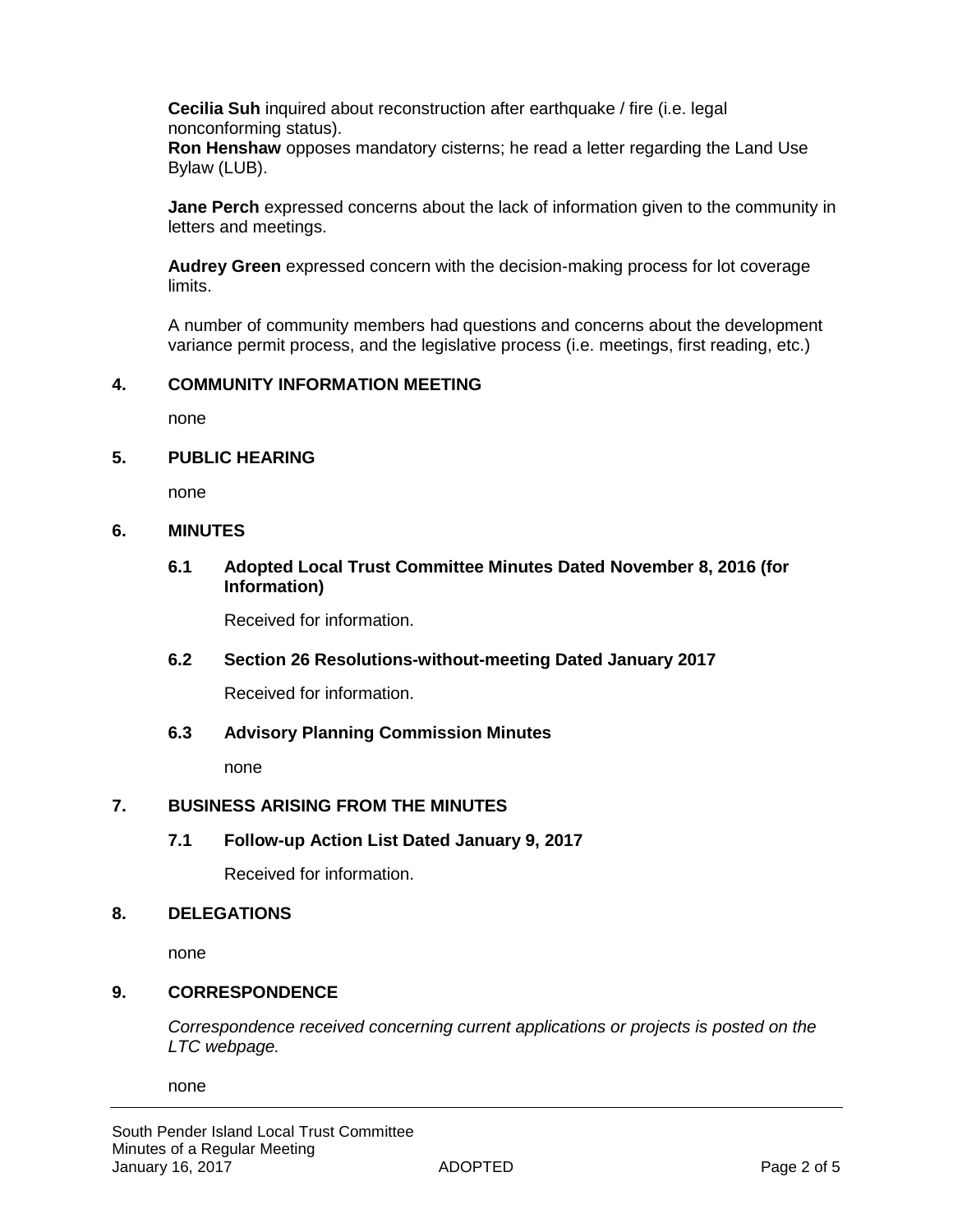## **10. APPLICATIONS AND REFERRALS**

none

## **11. LOCAL TRUST COMMITTEE PROJECTS**

#### **11.1 Land Use Bylaw (LUB) Review - Staff Report**

Regional Planning Manager (RPM) Kojima summarized the staff report, revisions to the LUB, and community consultation processes. Staff recommend proceeding with first reading and scheduling a public hearing/community information hearing. Trustee McConchie advocated that a community hearing be held well in advance of the public hearing.

#### **SP-2017-01**

## **It was MOVED and SECONDED,**

that South Pender Island Local Trust Committee Bylaw No. 113, cited as South Pender Island Official Community Plan, 107, 2011, Amendment No. 1, 2016, be read a first time.

#### **CARRIED**

#### **SP-2017-02**

## **It was MOVED and SECONDED,**

that South Pender Island Local Trust Committee Bylaw No. 114, cited as South Pender Island Land Use Bylaw No. 114, 2015, be read a first time.

#### **CARRIED**

#### **SP-2017-03**

#### **It was MOVED and SECONDED,**

that the South Pender Island Local Trust Committee request staff to schedule a Public Hearing for Bylaws No. 113 and 114, and that a Community Information Meeting be scheduled to precede the Public Hearing.

#### **CARRIED**

The Trustees requested that staff schedule a community information meeting for a Saturday in March, to be followed by the LTC meeting on April 11, 2017, and to be followed by a Public Hearing in May.

#### **11.2 Relationship Building with First Nations - Staff Report**

RPM Kojima summarized the staff report to the North Pender LTC and copied to the South Pender LTC. Trustees support the initiative but had concerns about the compressed timeline for implementation. Trustee Luckham strongly encouraged SP LTC members to participate.

The LTC meeting recessed at 12:14 p.m. and reconvened at 12:25 p.m.

# **SP-2017-04 It was MOVED and SECONDED,**

that First Nations reconciliation be added to the Top Priorities.

#### **CARRIED**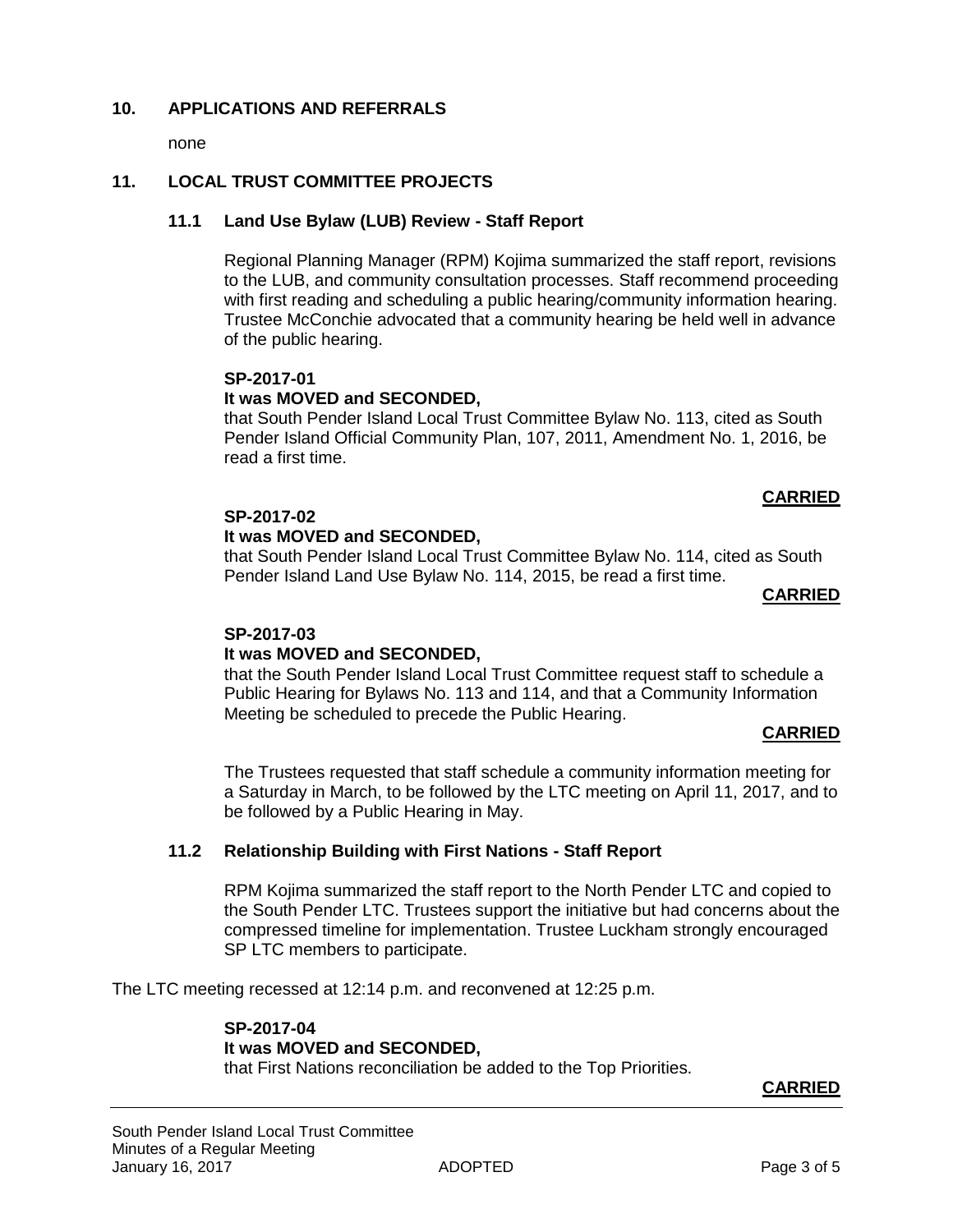The Trustees agreed to wait to hear from the NP LTC on next steps.

# **12. REPORTS**

#### **12.1 Work Program Reports (attached)**

12.1.1 Top Priorities Report Dated January 2017

Received for information.

## 12.1.2 Projects List Report Dated January 2017

Received for information.

## **12.2 Applications Report Dated January 2017 (attached)**

Received for information.

**12.3 Trustee and Local Expense Report Dated November 2016 (attached)**

Received for information.

## **12.4 Adopted Policies and Standing Resolutions (attached)**

Received for information.

## **12.5 Local Trust Committee Webpage**

none

## **12.6 Chair's Report**

Trustee Luckham will attend a Financial Planning Committee meeting on Tuesday, January 17, 2017.

#### **12.7 Trustee Report**

Trustees Scholefield and McConchie recently met with MLA Gary Holman. Trustee McConchie continues work on the issues of freighter anchorages in Plumper Sound, styrofoam debris from docks, and canal erosion.

#### **12.8 Trust Fund Board Report**

none

## **13. NEW BUSINESS**

none